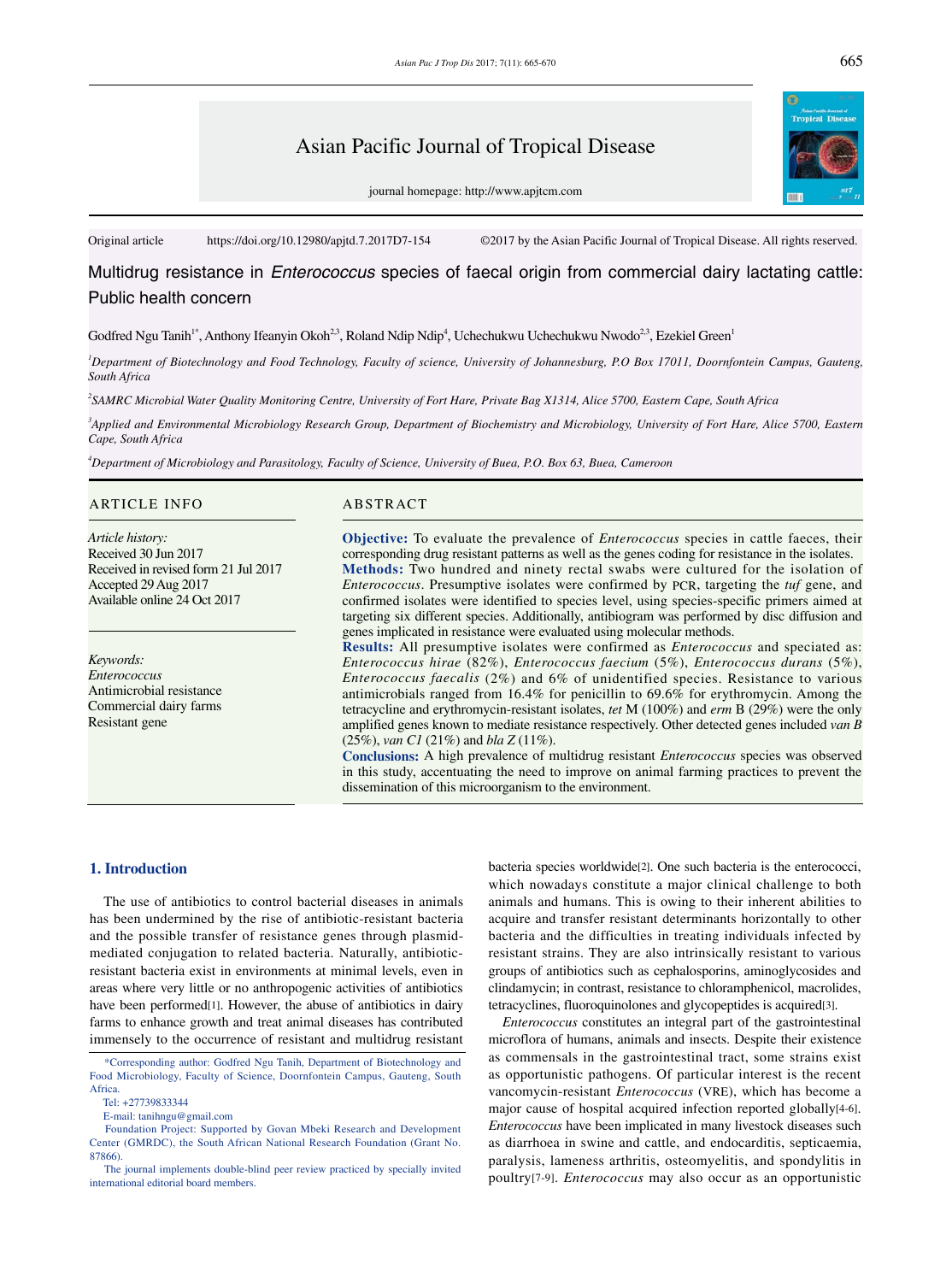pathogen in immunocompromised individuals or persons with prolonged broad-spectrum antimicrobial therapy[10].

 This genus comprises about fifty-four species, of which only two species [*Enterococcus faecalis* (*E. faecalis*) and *Enterococcus faecium* (*E. faecium*)] are the frequent cause of enterococcal diseases in humans. *E. faecalis* account for about 85%–90% of reported cases of infections, whereas most of the residual (10%–15%) are attributed to *E. faecium*. Occasionally, other species are reported in disease conditions, including *Enterococcus avium* (*E. avium*), *Enterococcus casseliflavus* (*E. casseliflavus*), *Enterococcus durans* (*E. durans*), and *Enterococcus gallinarum*, *Enterococcus hirae* (*E. hirae*), *Enterococcus mundtii* and *Enterococcus malodoratus*[11].

 Rising over the last few years and to date, these bacteria have shown increasing resistance to multiple antimicrobial drugs, thus limiting therapeutic options available to the clinicians. Resistance to clinically relevant drugs such as vancomycin, among others, has been mentioned in several studies[6,12]. This has been ascribed to the use of antibiotics in animal feed to enhance growth and productivity in animals[13]. These bacteria are eventually disseminated into the surroundings through excretion of urine, faeces, use of dung as manure, and accidental spilling of sewage. Information gathered from other studies further proves that hospitals and animal farms are prime sources for the occurrence of VRE[14-16].

 In Europe and other western countries, the prevalence of *Enterococcus* spp is well established and stringent policies are being enforced to mitigate dissemination. In South Africa, there is paucity of information about the prevalence of these bacteria and their contribution toward diseases in this country. Resistant enterococci were first reported in South Africa by von Gottberg *et al.*, isolated from patients in a critical care unit at a hospital in Johannesburg[17]. Thereafter, no published reports were found until 2015–2016, when a few findings were reported on the occurrence of antimicrobial resistant enterococci (ARE) from hospital settings, piggery farms and wastewater treatment plants[3,5,18]. Although no outbreak of resistant enterococcal infections has been reported in the country in the last decade, accurately, up to date information on the prevalence of *Enterococcus* spp and the corresponding antimicrobial resistant pattern is imperative.

 Among the 9 provinces found in South Africa, the Eastern Cape Province is largely agrarian and rural, containing several commercial dairy farms. On these farms, animal productivity is managed by the use of antibiotics, and the impact of any resistance would be widespread into the environment through faecal material. This lack of information poses an epidemiological problem, considering that the province has one of the highest HIV prevalence in the country[19]. This is the first study to investigate the existence of enterococci from commercial dairy farmlands, which forms part of a larger study, titled the "distribution of potential disease causing microorganisms and their susceptibility profiles in different farms located in the Eastern Cape". The purpose of this work was to evaluate the prevalence of *Enterococcus* spp in terms of species distribution and corresponding antimicrobial susceptibility patterns in dairy farmlands in the Eastern Cape Province.

# **2. Materials and methods**

#### *2.1. Description of the study location*

 Three commercial, dairy farms located in the Nkonkobe and Amahlathi local municipalities were selected for this study, and these farms were designated A, B and C. The selection of the farms was based on their milk production capacity and the close proximity of these farms to the University of Fort Hare to ensure that samples were able to be analyzed within 6 h of collection. Farms A and B

are located in Nkonkobe local municipality (32.7833° S, 26.6333° E) whereas Farm C is located in Keiskammahoek in the Amahlathi local municipality (32.5719° S, 27.4264° E). The cattle population of these farms are Farm A (900), Farm B (600) and Farm C (400) respectively. All three farms have similar farming management style, in that water is sourced from a nearby running stream (usually positioned downhill) used for irrigation farming, washing of the cows before milking and drinking, while wastewater from the washing process is contained in a sewage catchment located uphill. Farms A and C use a rotary parlour for milking whereas Farm B uses a line system.

#### *2.2. Sample collection*

 Briefly, 290 swab samples were collected from the rectum of healthy dairy cattle during the milking process from the three selected farms  $(A = 97, B = 96 \text{ and } C = 97)$ . The samples were collected from each cattle using sterile cotton swabs labelled with the corresponding tags of each cow to avoid duplication of data. Samples were collected at regular intervals every fortnight from July to September 2014. Samples were kept in appropriate ice boxes and transported immediately to the microbiological laboratory at the University of Fort Hare for analysis.

#### *2.3. Isolation of Enterococcus species*

 Isolation was performed by inoculating the tubes containing sterile nutrient broth with the rectal swab sticks, which were incubated at 37 °C for 24 h. Tubes showing positive growth (turbidity) were streaked on bile aesculin azide agar plates and incubated for a further 24 h at 37 °C. Distinct black colonies from each plate were considered presumptive *Enterococcus* spp after Gram staining and oxidase tests were performed. Glycerol stocks were prepared by placing a loopful of the bacteria into nutrient broth and then incubated at 37 °C for 18 h. The isolates were then preserved in 20% glycerol at –80 °C for future use.

# *2.4. DNA extraction*

 Genomic DNA was extracted from *Enterococcus* isolates previously stored in glycerol using the method described by Iweriebor *et al*.[18]. Briefly, the isolates were revived in 5 mL of sterile Todd Hewitt broth and incubated at 37 °C for 20 h. This was followed by the transfer of 2 mL of the broth (recovered cells) into sterile Eppendorf tubes and centrifuged at 13000 r/min for 10 min and the supernatant was discarded. The pellets were washed twice with normal saline and resuspended in 200  $\mu$ L of sterile distilled water. The suspension was well mixed by vortexing, using a mini shaker (Digisystem Laboratory Instruments Inc., New Taipei City, Taiwan). The cells were then lysed by heating for 10 min at 100 °C in an MS2 Dri-Block DB.2A (Techne, SA). The bacteria suspensions were centrifuged at 13000 r/min for 5 min to pellet the cell debris. The lysate supernatant was removed and transferred into sterile microcentrifuge tubes and used for PCR amplification.

#### *2.5. Molecular confirmation*

 Presumptive isolates were molecularly identified using genus specific primer (F–5' TACTGACAAACCATTCATGATG-3' and R–5'- AACTTCGTCACCAACGCGAAC-3') previously described by Ke *et al.*[20] for the amplification of the *tuf* gene (elongation factor Tu). *E. hirae* ATCC 8043 was used as a positive control. The PCR reaction was prepared to a final volume of 25 μL reaction mix. This consisted of 12.5 μL master mix, 0.5 μL of each primer (forward and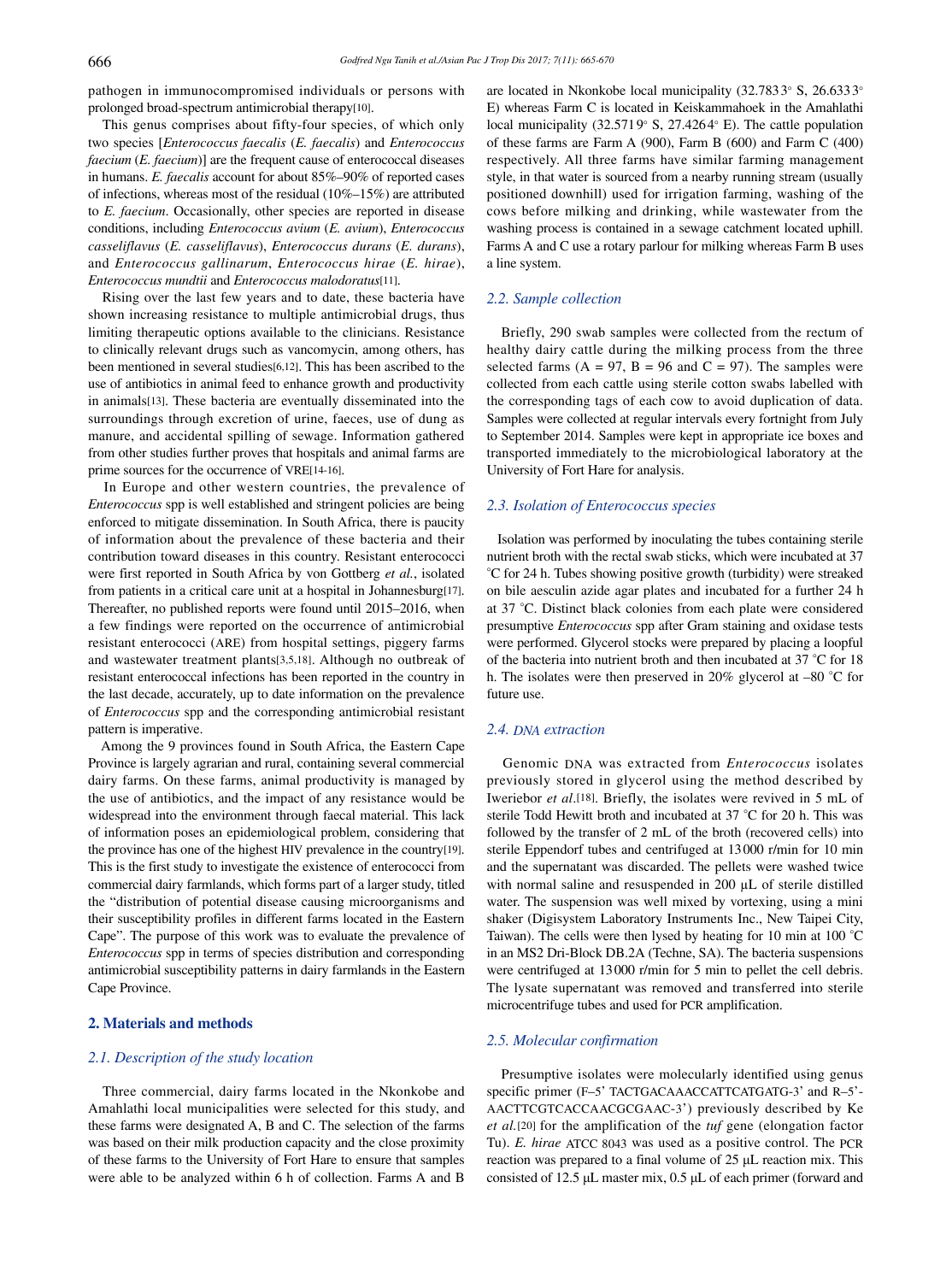reverse), 6.5 μL of nuclease free water and 5 μL of bacterial DNA. Reaction conditions consisted of initial denaturation at 94 °C for 2 min, followed by 30 cycles of amplification at 94 °C for 30 s, each annealing at 55 °C for 15 s, extension at 72 °C for 30 s and a final extension at 72 °C for 4 min. PCR products were resolved on 1.5% agarose gel electrophoresis at 100 V for 40 min, after staining with 5 µL ethidium bromide, then visualized on a transilluminator (Alliance 4.7 XD-79 System, Uvitec, Cambridge, UK).

# *2.6. Species identification*

 Confirmed isolates were speciated using PCR targeting seven *Enterococcus* species with the aid of specific primers and PCR conditions as previously described by Jackson *et al.*[21], with modifications (Table 1). PCR ingredients included 12.5 μL of KAPA ready mix (Lasec Group, Cape Town, South Africa), 1 μL of each primer (forward and reverse) and 5.5 μL nuclease free water and 5 μL DNA template. The PCR conditions were as follows: initial denaturation at 95 °C for 4 min closely followed by 30 cycles of denaturation at 95 °C for 30 s, annealing at 52 °C for 1 min (*E. faecalis*, *E. durans* and *E. casseliflavus*) or 48 °C for 1 min (*E. faecium* and *E. hirae*), extension at 72 °C for 1 min and final extension at 72 °C for 7 min. Amplicons (7 μL) were subjected to electrophoresis on 1.5% agarose gel (Separations, South Africa). The gels were stained with 5  $\mu$ L ethidium bromide in 1× TAE buffer and run at 100 V for 50 min. Subsequently, the gels were visualized and photographed under the transilluminator (Alliance 4.7 XD-79 System, Uvitec, Cambridge, UK). A 100 base pair molecular weight marker was included on each gel as a DNA size marker.

#### **Table 1**

List of primer sequences, targeted genes, expected PCR amplified product size of *Enterococcus* species.

| Strains/target gene                             | Sequence $(5' - 3')$                                                     | Product size Reference |        |
|-------------------------------------------------|--------------------------------------------------------------------------|------------------------|--------|
|                                                 |                                                                          | (bp)                   |        |
| E. faecalis ATCC<br>19433                       | <b>ACTTATGTGACTAACTTAACC</b><br><b>TAATGGTGAATCTTGGTTTGG</b>             | 360                    | $[21]$ |
| E. durans ATCC<br>19432                         | CCTACTGATATTA AGACAGCG<br>TA ATCCTA AGATAGGTGTTTG                        | 295                    | [21]   |
| E. casseliflavus<br><b>ATCC 25788</b>           | <b>TCCTGAATTAGGTGAAAAAAC</b><br><b>GCTAGTTTACCGTCTTTAACG</b>             | 288                    | [21]   |
|                                                 | E. hirae ATCC 8043 CTTTCTGATATGGATGCTGTC<br><b>TAAATTCTTCCTTAAATGTTG</b> | 187                    | $[21]$ |
| E. faecium<br>ATCC19434                         | GAAAAAACAATAGAAGAATTAT<br><b>TGCTTTTTTGAATTCTTCTTTA</b>                  | 215                    | [21]   |
| E. avium ATCC<br>14025                          | <b>GCTGCGATTGAAAAATATCCG</b><br>AAGCCAATGATCGGTGTTTTT                    | 368                    | [21]   |
| <b>Enterococcus</b><br>gallinarum ATCC<br>49673 | <b>GCTAGTTTACCGTCTTTAACG</b><br><b>TTACTTGCTGATTTTGATTCG</b>             | 173                    | [21]   |
| tet M                                           | <b>AGTGGAGCGATTACAGAA</b><br>CATATGTCCTGGCGTGTCTA                        | 158                    | $[22]$ |
| tet K                                           | GTAGCGACA ATAGGTA ATAGT<br><b>GTAGTGACAATAAACCTCCTA</b>                  | 360                    | [22]   |
| erm A                                           | AAGCGGTAAACCCCTCTGA<br><b>TTCGCAAATCCCTTCTCAAC</b>                       | 190                    | [22]   |
| erm B                                           | CTATCTGATTGTTGAAGAAGGATT<br><b>GTTTACTCTTGGTTTAGGATGAAA</b>              | 142                    | $[22]$ |
| bla Z                                           | <b>ACTTCAACACCTGCTGCTTTC</b><br>TGACCACTTTTATCAGCAACC                    | 173                    | $[22]$ |
| van C1                                          | <b>ATCCAAGCTATTGACCCGCT</b><br>TGTGGCAGGATCGTTTTCAT                      | 402                    | $[23]$ |
| van B                                           | <b>AGACATTCCGGTCGAGGAAC</b><br><b>GCTGTCAATTAGTGCGGGAA</b>               | 220                    | $[23]$ |

#### *2.7. Antimicrobial susceptibility testing*

 This test was performed using the standard Kirby-Bauer disc diffusion method recommended by Clinical and Laboratory Standards Institute (CLSI)[24]. The antibiotics chloramphenicol (10 µg), tetracycline (30 µg), erythromycin (15 µg), penicillin (10 µg), ciprofloxacin (5 µg), vancomycin (30 µg), linezolid (30 µg), nitrofurantoin (300 µg) and quinupristin/dalfopristin (15 µg) were purchased from Mast Diagnostics for this assay. Bacterial inoculum was prepared by emulsifying four to five discrete colonies, from an overnight pure culture of the bacteria, into normal saline solution and the turbidity of the suspension was adjusted to 0.5 McFarland standard. Sterile cotton swabs were used to inoculate the bacterial suspension evenly on Mueller-Hinton agar (Laboratorios Conda, Pronadisa, South Africa) plates. With the aid of a disc dispenser machine, antibiotic discs were dispensed onto the Mueller-Hinton agar plates and incubated at 37 °C in an inverted position for 18 h. After incubation, zones of inhibition were measured with a ruler and the results interpreted following the recommended guidelines of CLSI[24].

# *2.8. Screening for resistant genes*

 *Enterococcus* strains which expressed phenotypic resistance to penicillin, tetracycline, vancomycin and erythromycin were screened molecularly for the existence of putative resistance genes (*tet* M, *tet* K, *van* B, *van* C1, *erm* A, *erm* B and *bla* Z) using primers. The primer sequences and PCR conditions were obtained from Duran *et al.*[22], listed in Table 1, with minor modifications. The PCR amplifications were performed in a thermocycler manufactured by BioRad (CA, Foster City, USA), in a reaction volume of 25 μL consisting of 5 μL of genomic DNA, 12.5 μL master mix, 0.5 μL of forward and reverse primer each and 6.5 μL of nuclease free water. The amplification process was as follows: initial denaturation step at 95 °C for 3 min, 30 cycles of amplification (denaturation at 95 °C for 30 s, annealing at 54 °C for 30 s, and extension at 72 °C for 30 s) and a final extension at 72 °C for 4 min. Amplicons (7 μL aliquots) were resolved in 1.5% agarose gel containing 5 μL ethidium bromide in 1× TAE buffer (40 mmol/L Tris-HCl, 20 mmol/L Na-acetate, 1 mmol/ L EDTA, pH 8) and run at 100 V for 50 min, before being visualized and photographed under the transilluminator (Alliance 4.7 XD-79 System, Uvitec, Cambridge, UK).

#### **3. Results**

#### *3.1. Bacterial recovery*

 All two hundred and ninety cultured faecal samples collected from the three farms were positive for presumptive *Enterococcus* isolates, and all the isolates were confirmed and identified molecularly as *Enterococcus* (Figure 1). Of the 290 confirmed isolates, four *Enterococcus* species were identified, *E. hirae* (82%), *E. faecium* (5%), *E. durans* (5%), *E. faecalis* (2%). There were 6% other enterococcal species which could not be identified. Table 2 represents the distribution of species identified within each farm. *E. hirae* was the predominant species in all three farms. Two other targeted species in the study, *E. casseliflavus* and *E. avium*, were not detected.



**Figure 1.** Agarose gel electrophoresis of PCR amplified products of the *tuf* genes.

Lane 1: Molecular weight maker (100 bp); Lane 2: Positive control (*E. faecium* ATCC19434); Lane 3: Negative control; Lanes 4 to 13: Amplicons of positive isolates.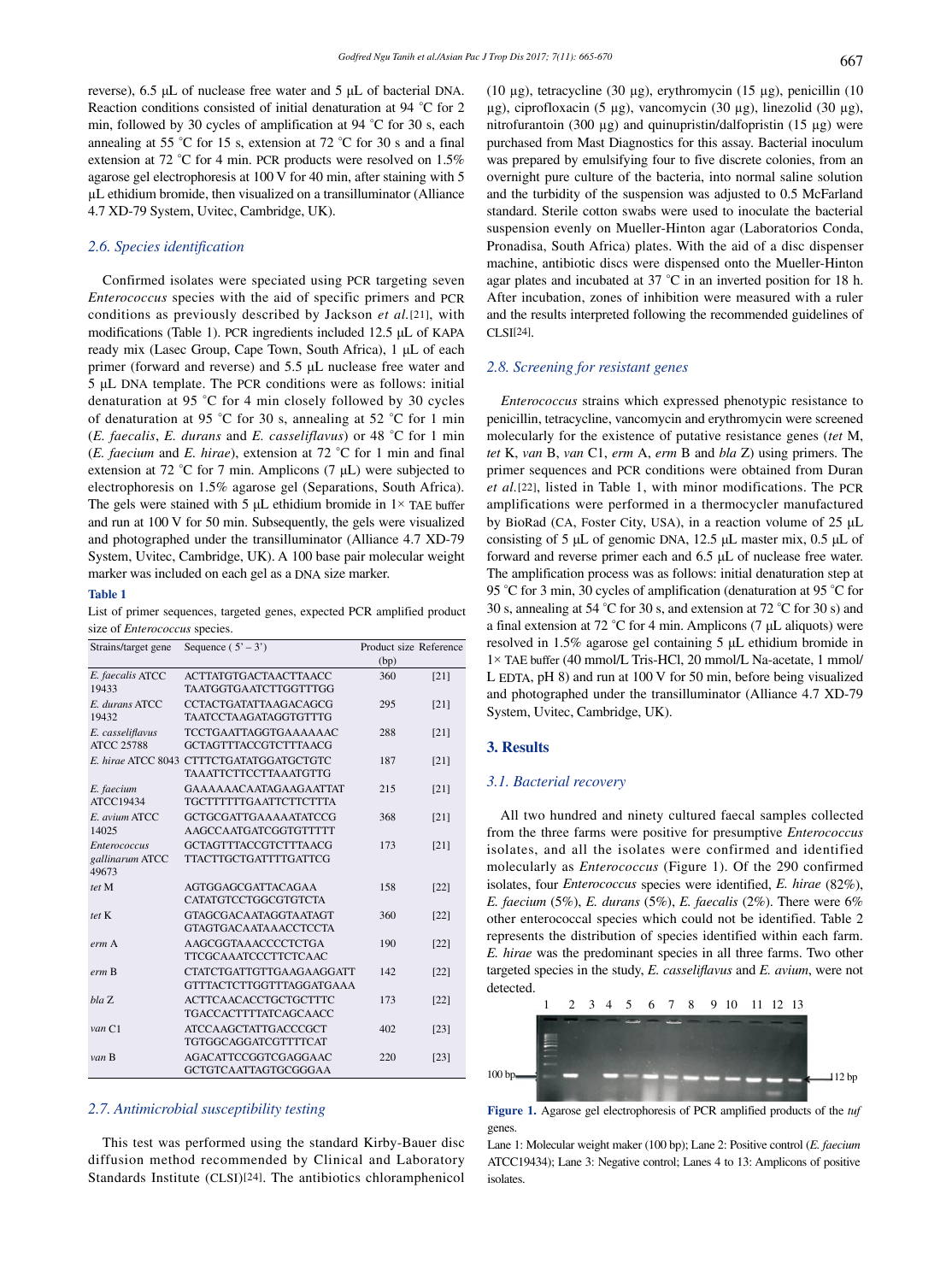# **Table 2**

| -------                                                                                 |  |  |
|-----------------------------------------------------------------------------------------|--|--|
| Instances of <i>Enterococcus</i> spp from cattle faeces in selected dairy farms [n (%)] |  |  |

|        |                |          | .        |            |             |           |               |
|--------|----------------|----------|----------|------------|-------------|-----------|---------------|
| Farms  | No. of samples | Isolates | E. hirae | E. faecium | E. faecalis | E. durans | Other species |
| Farm A | 97             | 97       | 83 (86)  | 3(3)       | 2(2)        | 3(3)      | 6(6)          |
| Farm B | 96             | 96       | 80(84)   | 7(7)       | 3(3)        | 4(4)      | 2(2)          |
| Farm C | 97             | 97       | 76 (78)  | 5(5)       | (1)         | 6(6)      | 9(10)         |
| Total  | 290            | 290      | 239 (82) | 15(5)      | 6(2)        | 13(5)     | 17(6)         |

#### *3.2. Antimicrobial resistance*

 The drug resistance status of the 290 isolates isolated from dairy lactating cows was evaluated against nine antibiotics, and the results were interpreted in accordance with CLSI. Most of the isolates proved to be resistant to the antibiotics tested, with resistance ranging from 45.8% to 69.6% in linezolid, quinupristin/dalfopristin and erythromycin. However, a few isolates were also resistant to chloramphenicol, penicillin, nitrofurantoin and vancomycin (Table 3). All of the isolates demonstrated resistance to at least one of the antibiotics tested. Multidrug resistance patterns were also observed in some isolates with up to ten drug combination patterns obtained (Table 4). The majority of the isolates proved to be resistant to a combination of two to three drugs and the number decreased as the combination patterns increased. ERY SYN was the most predominant pattern observed in 144 isolates. Interestingly, only one isolate was resistant to a combination of eight antibiotics (PG CHL LZD NIT ERY VAN TET SYN).

#### *3.3. Detection of antibiotic resistance genes*

 In accordance with results obtained of phenotypic antibiotic resistance (Table 3), specific putative genes (*tet* M, *erm* B, *bla* Z, *van* B and *van* C1) tested were detected in some of the isolates. Genes amplified included those conferring resistance to tetracycline (*tet* M), erythromycin (*erm* B), penicillin (*bla* Z) and vancomycin (*van* B, *van* C1) as shown in Table 5. Figure 2 is a representation of some of the amplified *tet* M resistance genes. Surprisingly, *erm*  A and *tet* K genes were not detected in any of the phenotypically resistant *Enterococcus* species to erythromycin and tetracycline respectively.



**Figure 2.** Agarose gel electrophoresis of PCR amplified products of the *tet M* genes.

Lane 1: Molecular weight maker (50 bp); Lane 2: Negative control; Lanes 3 to 14: Amplicons of positive isolates.

# **Table 4**

Predominant phenotypic multi-resistance patterns of enterococci isolates.

|       | Number of Drug combination patterns   | Total number of |
|-------|---------------------------------------|-----------------|
| drugs |                                       | isolates        |
| 2     | <b>ERY SYN</b>                        | 144             |
|       | <b>LZD SYN</b>                        | 66              |
| З     | <b>ERY TET SYN</b>                    | 24              |
|       | <b>ERY VAN SYN</b>                    | 3               |
|       | <b>PG LZD ERY VAN</b>                 | 10              |
|       | <b>PG LZD ERY VAN SYN</b>             | $\overline{4}$  |
|       | <b>PG LZD ERY VAN TET SYN</b>         | 9               |
|       | <b>PG LZD NIT ERY VAN SYN</b>         | 4               |
|       | PG CHL LZD ERY VAN TET SYN            | $\mathfrak{D}$  |
| 8     | <b>PG CHL LZD NIT ERY VAN TET SYN</b> |                 |

PG: Penicillin; CHL: Chloramphenicol; ERY: Erythromycin; NIT: Nitrofurantoin; SYN: Synercid (quinupristin/dalfopristin); TET: Tetracycline; CIP: Ciprofloxacin; LZD: Linezolid.

#### **Table 5**

Resistant genes detected in enterococci isolates.

| Antibiotics  | Resistant phenotype Resistant genes |        | Isolates $[n (\%)]$ |
|--------------|-------------------------------------|--------|---------------------|
| Tetracycline | 67                                  | tet M  | 67 (100)            |
|              |                                     | tet K  | 0(0)                |
| Erythromycin | 202                                 | erm A  | 0(0)                |
|              |                                     | erm B  | 58 (29)             |
| Penicillin   | 47                                  | bla Z  | 5(11)               |
| Vancomycin   | 53                                  | van B  | 13(25)              |
|              |                                     | van C1 | 11(21)              |

# **4. Discussion**

 The rapid emergence of ARE and its increasing incidences in humans and animals has become a major concern to clinicians and other health personnel. This phenomenon poses an epidemiological challenge globally, and even more in South Africa due to the high prevalence of HIV/AIDS. Currently, considerable attention is been accorded to resistant bacteria occurrences, due to the exploitation of antibiotics in the management of farm animals and the subsequent dissemination of the bacteria into the environments. In South Africa, the prevalence of ARE in farm animals is largely unknown, with very few published reports[18]. The environment, animal farms and hospitals all serve as reservoirs for resistant enterococci, which are later disseminated to other ecological niches. Although *Enterococcus* is a natural member of the intestinal microfloral, some species are

# **Table 3**

| Antibiogram resistance profiles of <i>Enterococcus</i> species showing resistance to the tested antibiotics $[n (\%)]$ . |  |  |  |  |  |  |
|--------------------------------------------------------------------------------------------------------------------------|--|--|--|--|--|--|
|--------------------------------------------------------------------------------------------------------------------------|--|--|--|--|--|--|

| $\mu$ . The construction of the contract of the contract of the construction of the restriction of $\mu$ ( $\mu$ ) $\mu$ |                             |                       |                      |                       |                          |                   |
|--------------------------------------------------------------------------------------------------------------------------|-----------------------------|-----------------------|----------------------|-----------------------|--------------------------|-------------------|
| Antibiotics                                                                                                              | <i>E.</i> hirae $(n = 239)$ | E. faecium $(n = 15)$ | E. durans $(n = 13)$ | E. faecalis $(n = 6)$ | Other species $(n = 17)$ | Total $(n = 290)$ |
| Penicillin (10 IU)                                                                                                       | 34 (14.2)                   | 5(33.3)               | 3(23.0)              | 0(0.0)                | 5(29.4)                  | 47(16.2)          |
| Vancomycin $(30 \mu g)$                                                                                                  | 39(16.3)                    | 5(33.3)               | 5(38.5)              | 0(0.0)                | 4(23.5)                  | 53 (18.2)         |
| Ciprofloxacin $(15 \mu g)$                                                                                               | 94 (39.3)                   | 7(46.7)               | 5(38.5)              | 1(16.7)               | 5(29.4)                  | 112(38.6)         |
| Chloramphenicol $(10 \mu g)$                                                                                             | 11(4.6)                     | 1(6.6)                | 0(0.0)               | 0(0.0)                | 1(5.8)                   | 13(4.5)           |
| Tetracycline $(30 \mu g)$                                                                                                | 58 (24.3)                   | 4(26.6)               | 0(0.0)               | 1(16.7)               | 4(23.5)                  | 67(23.1)          |
| Erythromycin $(15 \mu g)$                                                                                                | 168 (70.3)                  | 13 (86.5)             | 11(84.6)             | 2(33.3)               | 8(47.0)                  | 202(69.6)         |
| Nitrofurantoin $(300 \mu g)$                                                                                             | 16(6.7)                     | 0(0.0)                | 0(0.0)               | 0(0.0)                | 2(11.7)                  | 18(6.2)           |
| Ouinupristin/dalfopristin $(15 \mu g)$                                                                                   | 157 (65.7)                  | 9(60.0)               | 8(61.5)              | 1(16.7)               | 6(35.0)                  | 181 (62.4)        |
| Linezolid $(30 \mu g)$                                                                                                   | 111 (46.4)                  | 8(53.3)               | 4(30.7)              | 4(66.6)               | 6(35.0)                  | 133(45.8)         |
|                                                                                                                          |                             |                       |                      |                       |                          |                   |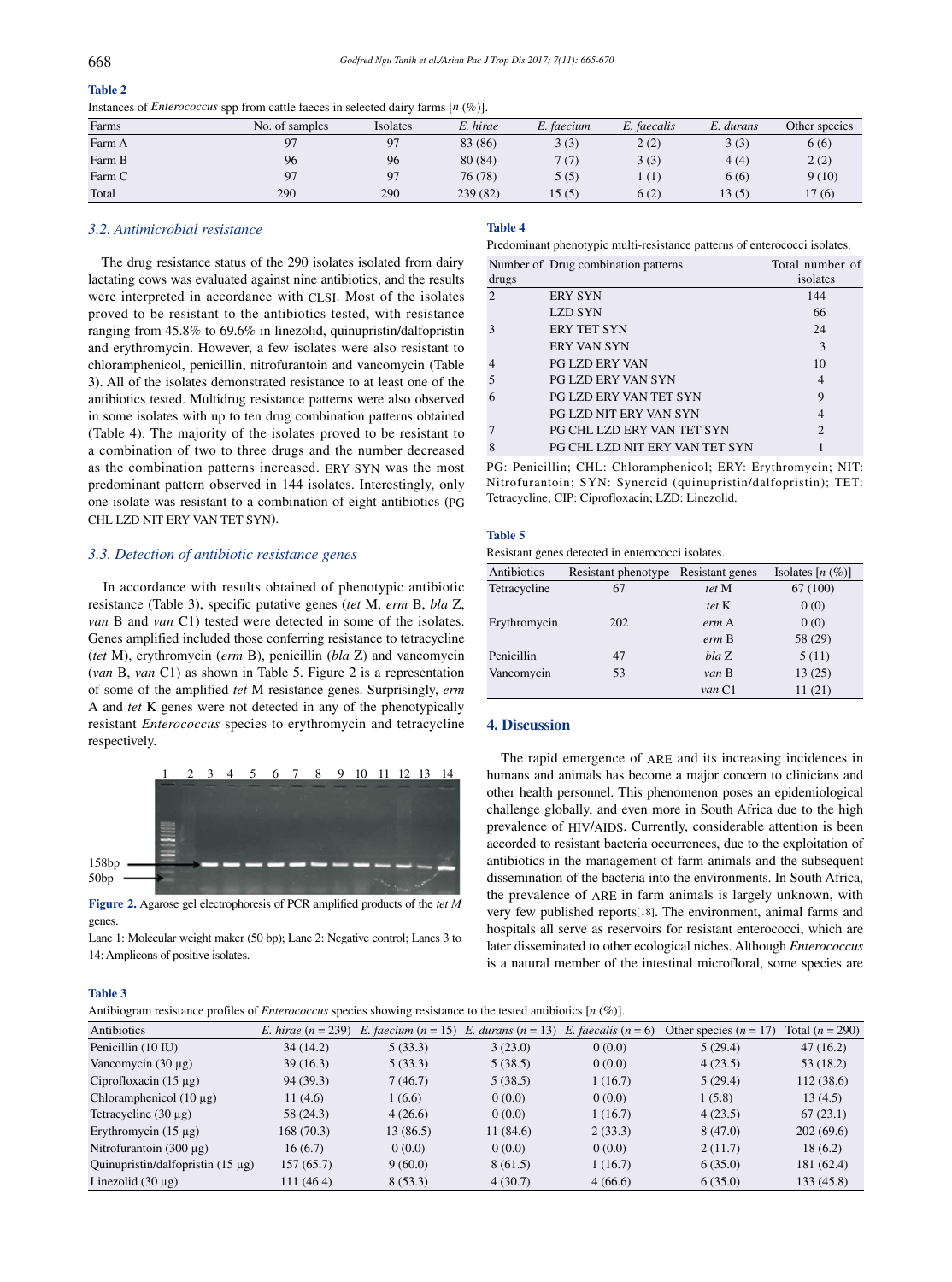opportunistic. To provide a better understanding of these bacteria, their prevalence in terms of species distribution and antimicrobial resistance in commercial dairy farmlands, this study was initiated with a focus on specific dairy farms in the Eastern Cape Province of South Africa.

 Two hundred and ninety enterococci were isolated and further characterised as *E. hirae* (82%), *E. faecalis* (2%), *E. durans* (5%), *E. faecium* (5%) and other *Enterococcus* species (6%). *E. hirae* were the most predominant species isolated, with a distribution across the farms as Farm A (86%), Farm B (84%), and Farm C (78%). Despite the dissimilarity in the distribution of the species within the farms, our findings were in line with the reports of Jackson *et al.*[25] which also accounts for a greater number of *E. hirae* isolates, alongside other identified *Enterococcus* species from the same source[26,27]. However, our findings contradict those of Bekele and Ashenafi[27] which isolated *E. faecium* as the predominant species from cattle. The results are also in disagreement with the findings of Krause and Khafipour[28] which reported *E. casseliflavus* as the predominant species recovered, a species that was not isolated in this study.

 Notably, results from antimicrobial sensitivity testing indicate that 4%–20% of the strains were resistant to chloramphenicol, nitrofurantoin, penicillin and vancomycin. More than 20% of the isolates were resistant to ciprofloxacin, tetracycline, erythromycin, linezolid, and quinupristin/dalfopristin. Erythromycin and quinupristin/dalfopristin resistances were the most prevalent in this study. The results were fairly similar to those of Iweriebor *et al.*[18] which also reported a high prevalence of multidrug resistant *Enterococcus* isolates to various antimicrobial agents from piggery in the Eastern Cape Province. Their findings were as follows: clindamycin (98.72%), penicillin G (91%), ciprofloxacin (77.5%), erythromycin (98.72%), neomycin (93.8%), amikacin (85%), and cephalothin (86.3%). None of the strains was resistant to all antimicrobials tested. Our data also show a high resistance of 69.6% (202/290) to erythromycin. Multiple antibiotic resistant patterns were also observed among the isolates, with a combination of erythromycin and quinupristin/dalfopristin (ERY SYN) as the most recurrent pattern.

 Genetic analysis reveals *erm* B to be the lone amplified erythromycin resistance gene found in some of the isolates, with an incidence of 58%. These results are in partial agreement with the study of Zou *et al.*[29]. However, most of the isolates did not harbour either *erm* A or *erm* B genes, which are widely known to mediate resistance to erythromycin. *erm* B genes are the most widely distributed macrolide-resistant gene in enterococci, associated with conjugative plasmid or transposons Tn*916-1545*[30]. Considering that very few erythromycin-resistant isolates in this study harbour either of the genes (*erm* A and *erm* B), this suggests that other genetic determinants could be responsible for mediating resistance. Antimicrobial resistance in *Enterococcus* which are plasmid mediated is often regarded as hazardous to human and animal. This is because the bacteria harbouring these genes may transfer these genes not only to the same species but possibly to other pathogenic bacteria in the environment or zoonotic bacteria, which may pose a health threat to humans. Resistance to erythromycin is a matter of concern because this drug is sometimes used as a substitute for individuals with a penicillin allergy. Further experiments are required to identify the determinant responsible for this resistance.

 Of the fifty-three isolates which were phenotypically resistant to vancomycin, only a few were found to harbour the *van* B and van C1 genes. This appears to contradict other studies in which *van* A was the most predominant vancomycin resistant gene obtained from faecal samples[12]. Our findings were similar to that of Iweriebor *et al.*[31] in which some of the isolates were reported to harbour *van* B (19.7%) and *van* C1 (25%) genes. Vancomycin resistance in enterococci is mediated by several van gene clusters consisting of *van* A, *van* B, *van* C, *van* D, *van* E, *van* G, *van* L, *van* M, and *van* N. These clusters consist of three groups of genes encoding twocomponent system, which are enzymes necessary for the synthesis of new peptidoglycan precursors and enzymes that destroy the normal D-Ala-D-Ala ending precursors[32]. VRE have emerged in the last decade as one of the major causes of nosocomial infections, and the presence of VRE has been detected from several sources, especially in hospitals and animal farms. Although the origin of vancomycinresistant enterococci in animal farms is not clearly defined, some researchers have suggested the use of avoparcin, an analogue of glycopeptides to promote growth in animals as possible cause[33]. This is contradictory to our findings, where no vancomycin or related drugs were used in all three farms, even though vancomycinresistant strains were obtained. The presence of VREs in dairy farms is indicative of a major health threat, considering that vancomycin is a therapeutic remedy available in clinical medicine in cases of enterococcal infection. Resistance to vancomycin could be attributed to the acquisition of resistance determinants through plasmid mediated conjugation from related bacteria species.

 Sixty-seven strains of *Enterococcus* species, with the exception *E. durans*, were resistant to tetracycline. Based on information gathered from farm management in all three farms, penicillin and tetracycline were the only drugs used in excess to promote growth and productivity in the animals. This suggests a reason why some isolates were resistant to these drugs. Following our genetic profiling, we detected *tet* M in all tetracycline-resistant isolates tested. This gene is associated with the Tn*916*-Tn*1545* family of conjugative transposon, which suggests reasons for its very high prevalence. Similarly, in a study conducted by Klibi *et al.*[34], *tet* M genes were most prevalent of antibiotic resistances in enterococci from meat. In enterococci, tetracycline resistance is mediated by the *tet* genes. These genes comprise two main groups: those which confer resistance by ribosomal protection (*tet* M, *tet* O and *tet* S) and those which mediate an energy-dependent efflux of tetracycline from cells (*tet* K and *tet* L)[35]. Only *tet* M and K were investigated in our research, considering the high-frequency occurrence in isolates reported in other studies.

 Lastly, very high resistance to quinupristin/dalfopristin and linezolid (which are emerging drugs used in the treatment of enterococcal infection) was observed in 62.3% and 45.8% of the isolates from all three farms. The majority of the species were resistant to these antibiotics in comparison to nitrofurantoin, to which only *E. hirae* isolates and other unidentified species were resistant. These resistances should be treated as a matter of concern, considering that these are new emerging drugs. However, further research is necessary to determine the genetic mechanism responsible for this resistance in the isolates.

 In conclusion, our results suggest a relatively high prevalence of antibiotic resistance in enterococci of faecal origin in all three commercial dairy farms, particularly to erythromycin, quinupristin/ dalfopristin and linezolid. However, the source of antibiotic resistance in bacterial isolates is not clear. The results also indicate that healthy lactating cattle are potential sources of antimicrobial resistant enterococci, which could be transferred among cattle herds, cattle to workers, or directly to the community. It is of concern that the range of antibiotics to which resistance has been acquired over time is relatively wide, to the extent that it now includes new emerging antibiotics used for the treatment of enterococcal infection (vancomycin, quinupristin/dalfopristin and linezolid). This may have significant consequences in the health sector, most especially in a crisis situation if these resistant strains could be transferred to humans. Emerging ARE is a problem that requires attention and intensified measures to mitigate the dissemination of resistance by these bacteria. The findings in this study are relevant to public and environmental health as it highlights the need for good farming practices through the controlled and proper use of antibiotic on farm